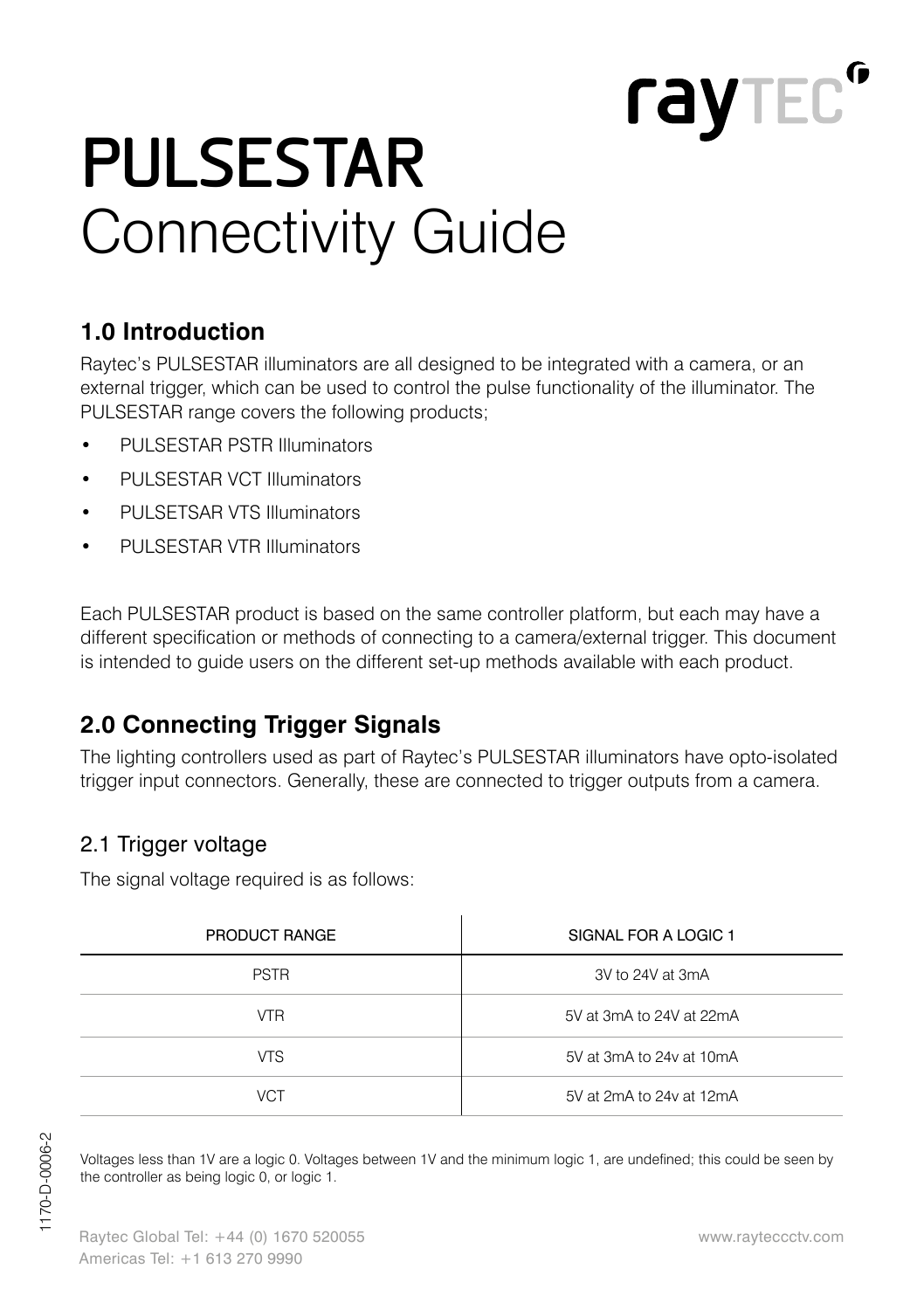#### 2.2 Trigger Input Falling Edge

By default, PULSESTAR illuminators are triggered from the rising edge (when the input goes from logic 0 to logic 1) but can be configured through the GUI to be trigger by a failing edge (when the input goes from logic 1 to logic 0).

In some cases (for example when a relay contact is opened), the falling edge can be quite slow which could create variation in the timing of the falling edge, as seen by the controller. A very slow falling edge can also cause extra triggers.

A slow falling edge can be caused by capacitance of cables. Systems which need precise timing of the falling edge might need a resistor (for example 4.7k) across the trigger input connector on the controller, to speed up the edge.

For this reason, it is generally better to trigger from the rising edge.

#### 2.3 Triggering Multiple Channels

Some PULSESTAR products have multiple trigger inputs. For those which do, it is possible to connect a signal to multiple trigger inputs, but it is necessary to ensure that the signal can supply enough current.

The trigger input circuit for PSTR products range is shown below:



The trigger input circuit for VCT, VTS & VTR products is shown below:

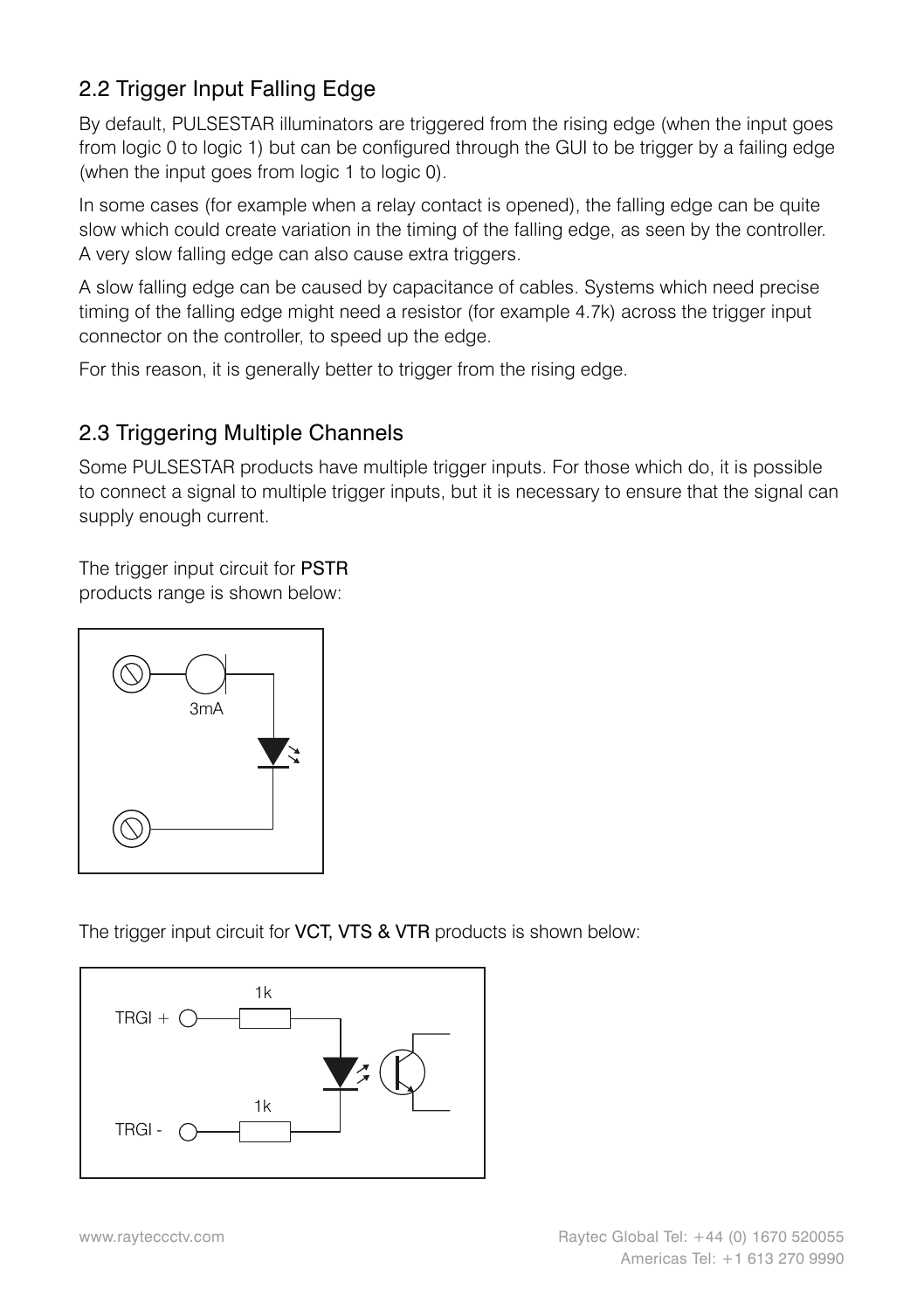### **3.0 Connecting a TTL Signal**

TTL signals can be connected directly to the trigger input.

*(Note: Check the voltage of the TTL signal. Low voltage TTL only guarantees a 2.7V output signal, but in reality, this works with a 3V trigger input. 5V TTL outputs will work with all trigger inputs as long as they can deliver 3mA.*)

It is possible to use a TTL signal as a positive going (current source) signal, as shown below:



However, for some TTL outputs it might be better to use a negative going (current sink) signal, as shown below:



#### **4.0 Connecting an Open Collector/Open Drain Signal**

When connecting an open collector, or open drain, to a controller trigger input, use the following connections;